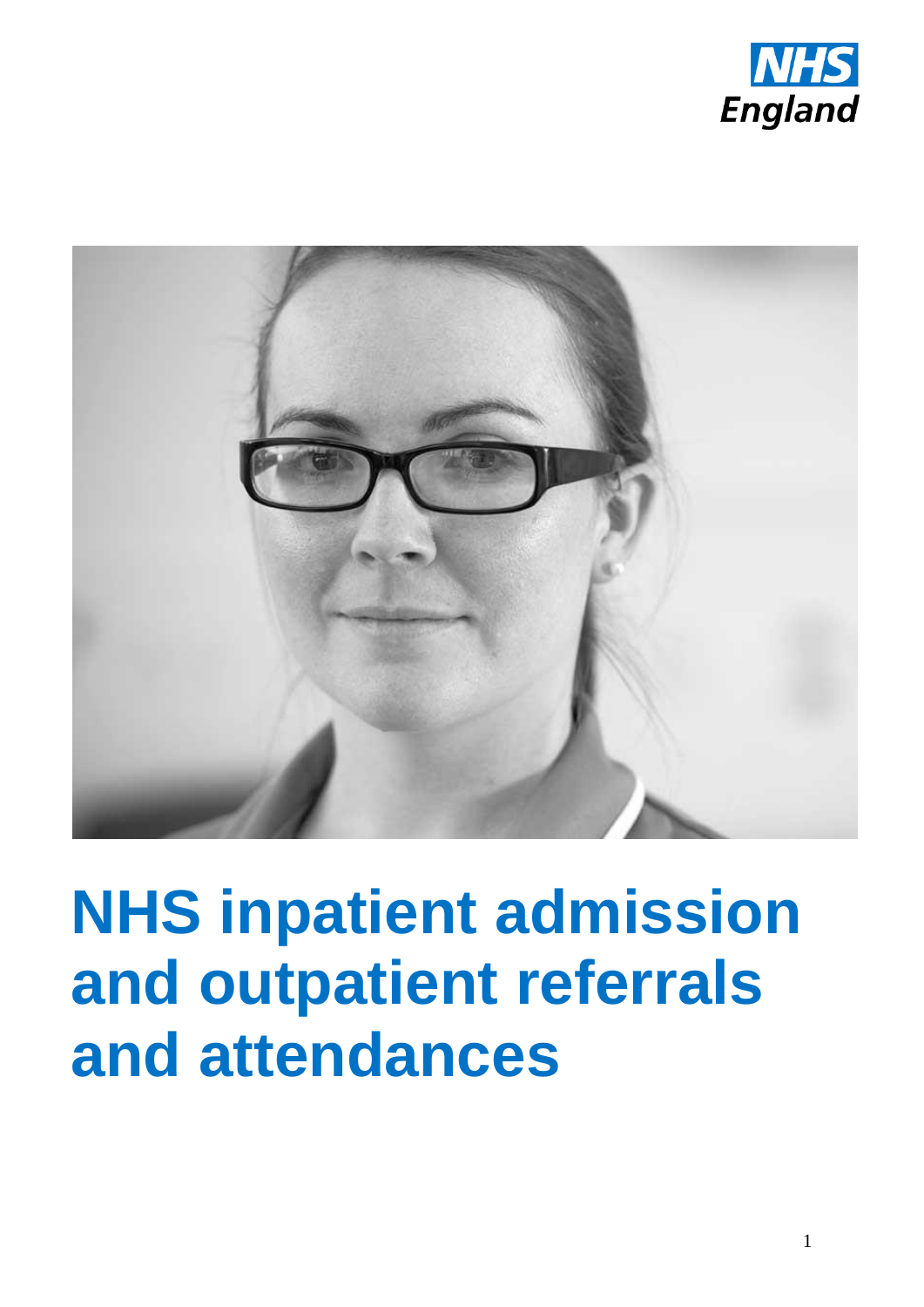# **NHS inpatient admission and outpatient referrals and attendances**

## **Quarter Ending June 2017**

Version number: 1

First published:  $25<sup>th</sup>$  August 2017

Prepared by: NHS England, Operational Information for Commissioning (Central)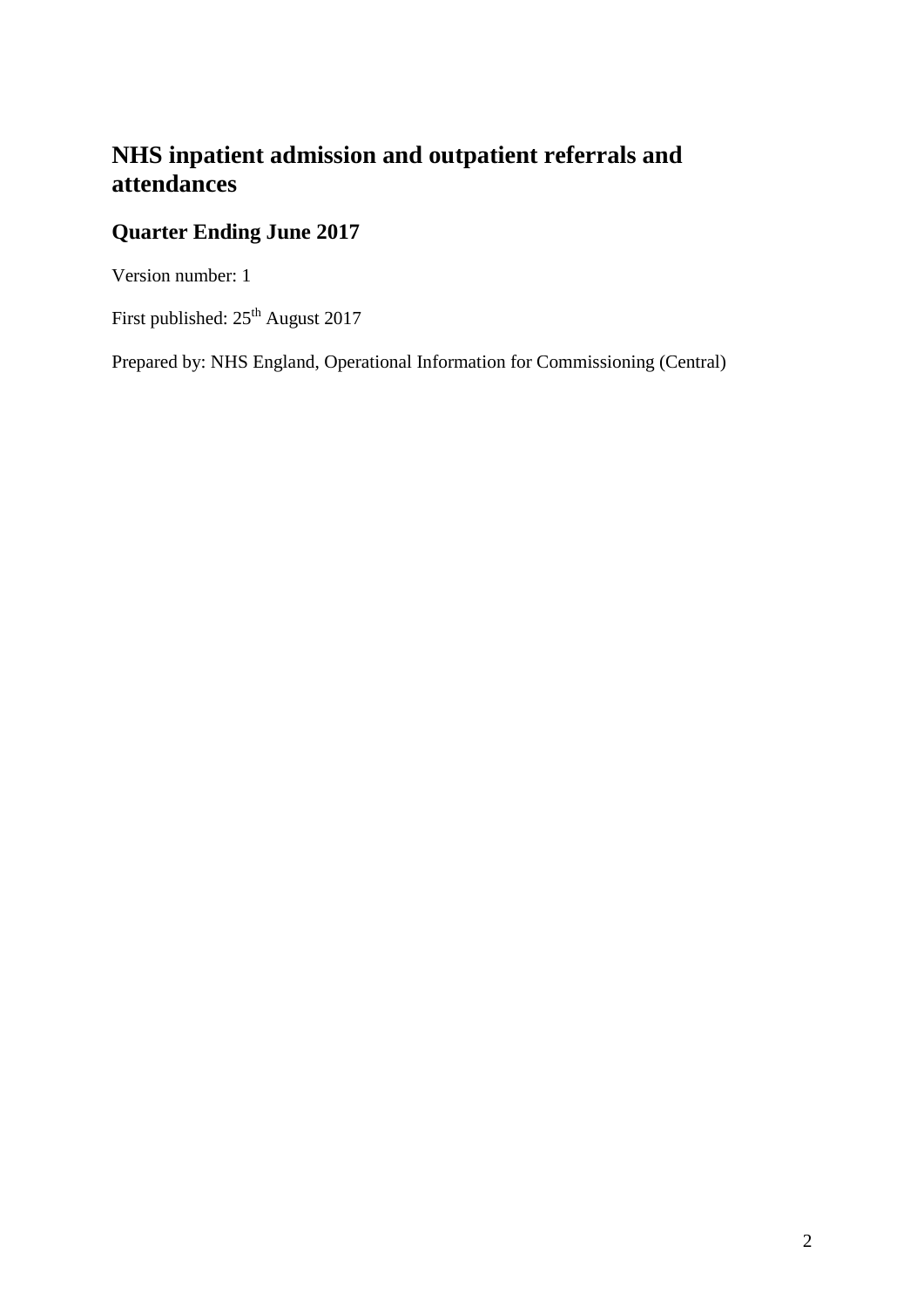# <span id="page-2-0"></span>**Contents**

| 1              |               |  |
|----------------|---------------|--|
|                | 1.1           |  |
|                | 1.2           |  |
| $\overline{2}$ |               |  |
|                | 2.1           |  |
|                | 2.1.1         |  |
|                |               |  |
|                |               |  |
|                |               |  |
|                | $2.2^{\circ}$ |  |
|                | 2.3           |  |
|                | 2.4           |  |
|                | 2.5           |  |
|                | 2.6           |  |
|                | 2.7           |  |
|                | 2.8           |  |
|                |               |  |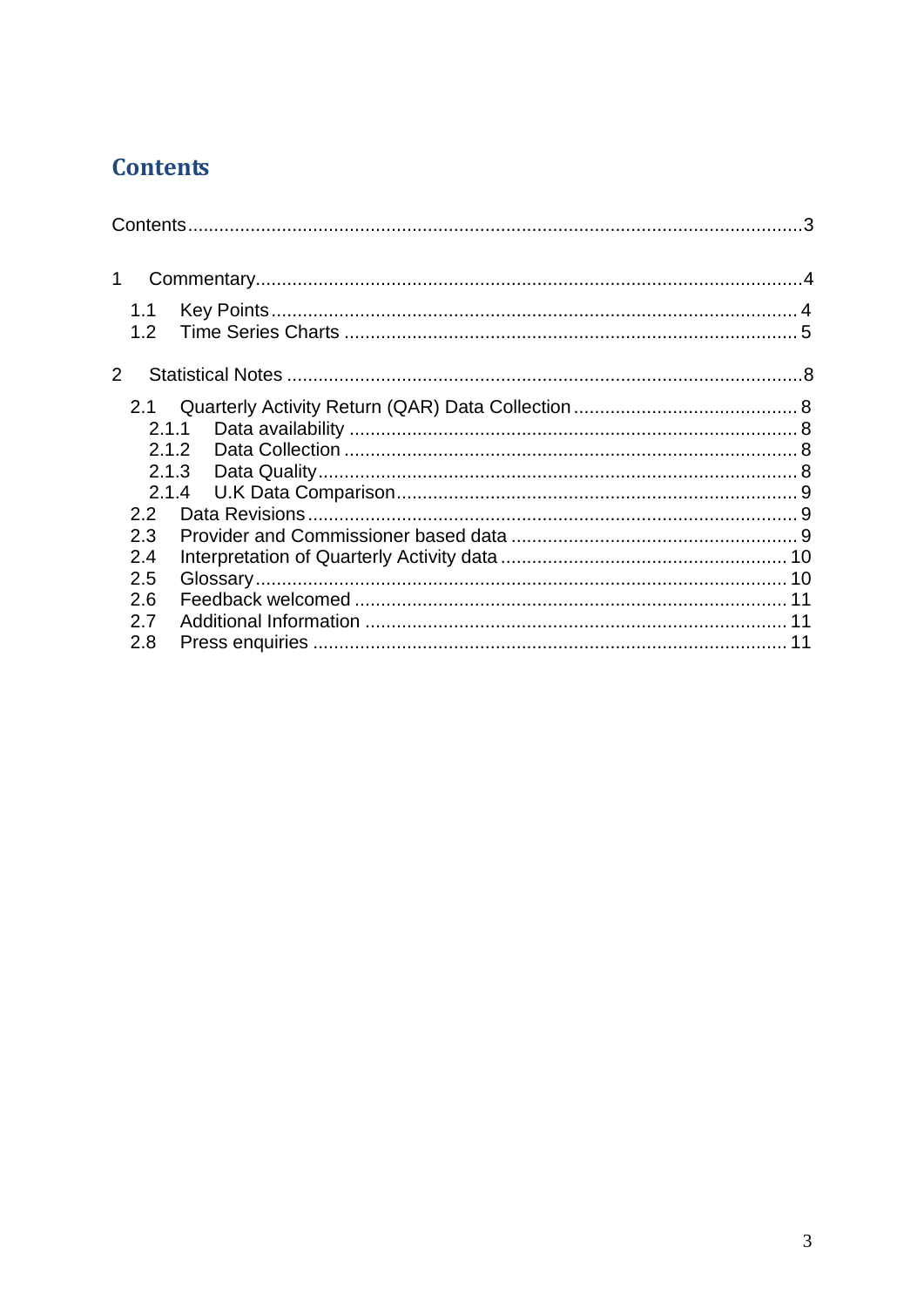# <span id="page-3-0"></span>**1 Commentary**

## <span id="page-3-1"></span>**1.1 Key Points**

This commentary covers NHS activity (inpatient and outpatient) in England, during the quarter ending 30<sup>th</sup> June 2017.

Quarterly activity data is collected on both a provider and a commissioner basis. Both show the same message, but all the figures used in this document are on a commissioner basis as provider data can sometimes include non-English commissioner activity.

The figures for a quarter can be affected by the number of working days, for example April to June 2016 had 63 working days and April to June 2017 had 61 working days. Data are adjusted for this where appropriate, to allow comparison on a like-for-like basis.

The key points of this release are:

#### **Inpatient Admissions**

- From Q1 2016/17 to Q1 2017/18 the number of decisions to admit decreased by 49,252 to 1.56 million, however when adjusted for working days, the percentage change for numbers of decisions to admit from Q1 2016/17 to Q1 2017/18 increased  $(0.1\%)$ .
- The number of elective admissions decreased by 17,576 to 1.44 million. However, this increased by 2.0% when adjusted for working days.

#### **Outpatient referrals and attendances**

- From Q1 2016/17 to Q1 2017/18 the number of GP referrals made decreased by 141,635 (-0.8%, adjusted for working days) to 3.48 million. The number of other referrals made increased by 80,767 (7.3% adjusted for working days) to 2.17 million.
- From Q1 2016/17 to Q1 2017/18 first attendances at consultant outpatient clinics decreased by 73,782 to 4.85 million. When adjusted for working days, the percentage change for first attendances increased (1.7%). Total attendances decreased by 183,812 to 15.07 million. When adjusted for working days, this increased by 2.0%.
- Did not attend (DNA) rate for first outpatient appointments was 8.6% for Q1 2016/17 and 8.7% for Q1 2017/18.

## **Non- submitters**

Published data reflects data as submitted by organisations (i.e. no adjustments are made for missing data). The following providers did not submit data for Q1 2017-18:

Sirona Care and Health

The following Trusts no longer submit data for this collection:

Leeds and York Partnership NHS Foundation Trust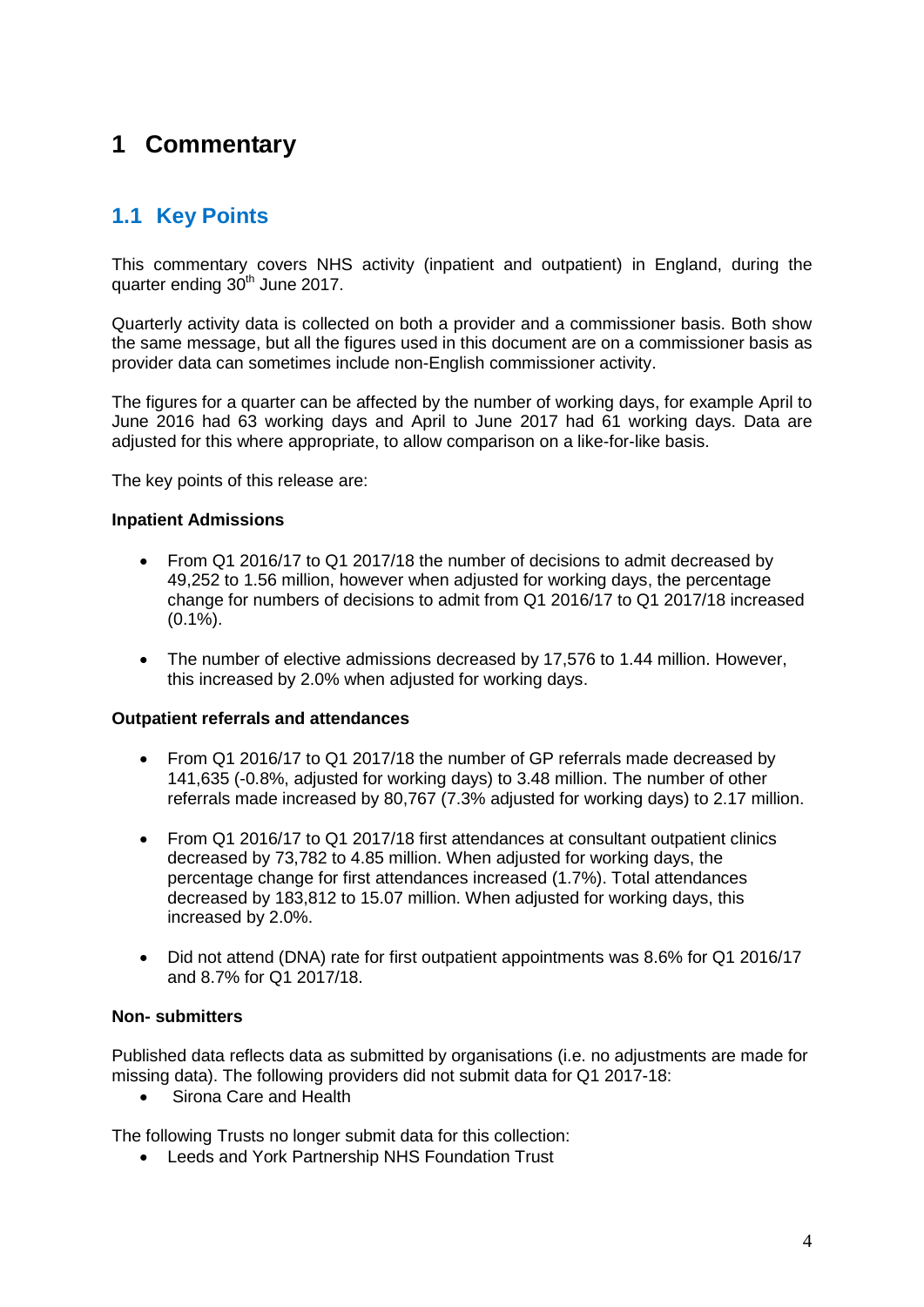Table 1 shows the latest quarter's figures compared with the previous quarter and the same quarter last year. **Error! Reference source not found.** and Figure 2 show inpatient and outpatient activity from 2008/09 onwards. Figure 3 shows 'did not attend' (DNA) rates for first and subsequent outpatient appointments.

|                          | Q1 16/17   | Q1 17/18  | Q4 16/17   | Q1 17/18  | Q1 17/18   |
|--------------------------|------------|-----------|------------|-----------|------------|
|                          |            | <b>VS</b> |            | <b>VS</b> |            |
|                          |            | Q1 16/17  |            | Q4 16/17  |            |
| Decisions to admit       | 1,612,654  | 0.1%      | 1,620,516  | 1.2%      | 1,563,402  |
| Elective admissions      | 1,457,335  | 2.0%      | 1,489,764  | 1.4%      | 1,439,759  |
| GP referrals made        | 3,623,675  | $-0.8%$   | 3,503,925  | 4.3%      | 3,482,040  |
| <b>Other Referrals</b>   | 2,087,825  | 7.3%      | 2,150,011  | 5.8%      | 2,168,592  |
| <b>First attendances</b> | 4,921,718  | 1.7%      | 4,967,025  | 2.4%      | 4,847,936  |
| Subsequent attendances   | 10,336,471 | 2.2%      | 10,613,975 | 1.1%      | 10,226,441 |
|                          | .          |           |            |           |            |

**Table 1: Inpatient and outpatient activity compared with last quarter and the same period in 2015/16, commissioner based**

\*Percentage changes are adjusted for working days

## <span id="page-4-0"></span>**1.2 Time Series Charts**

**Error! Reference source not found.** below shows that the overall trend in inpatient activity is increasing over time.



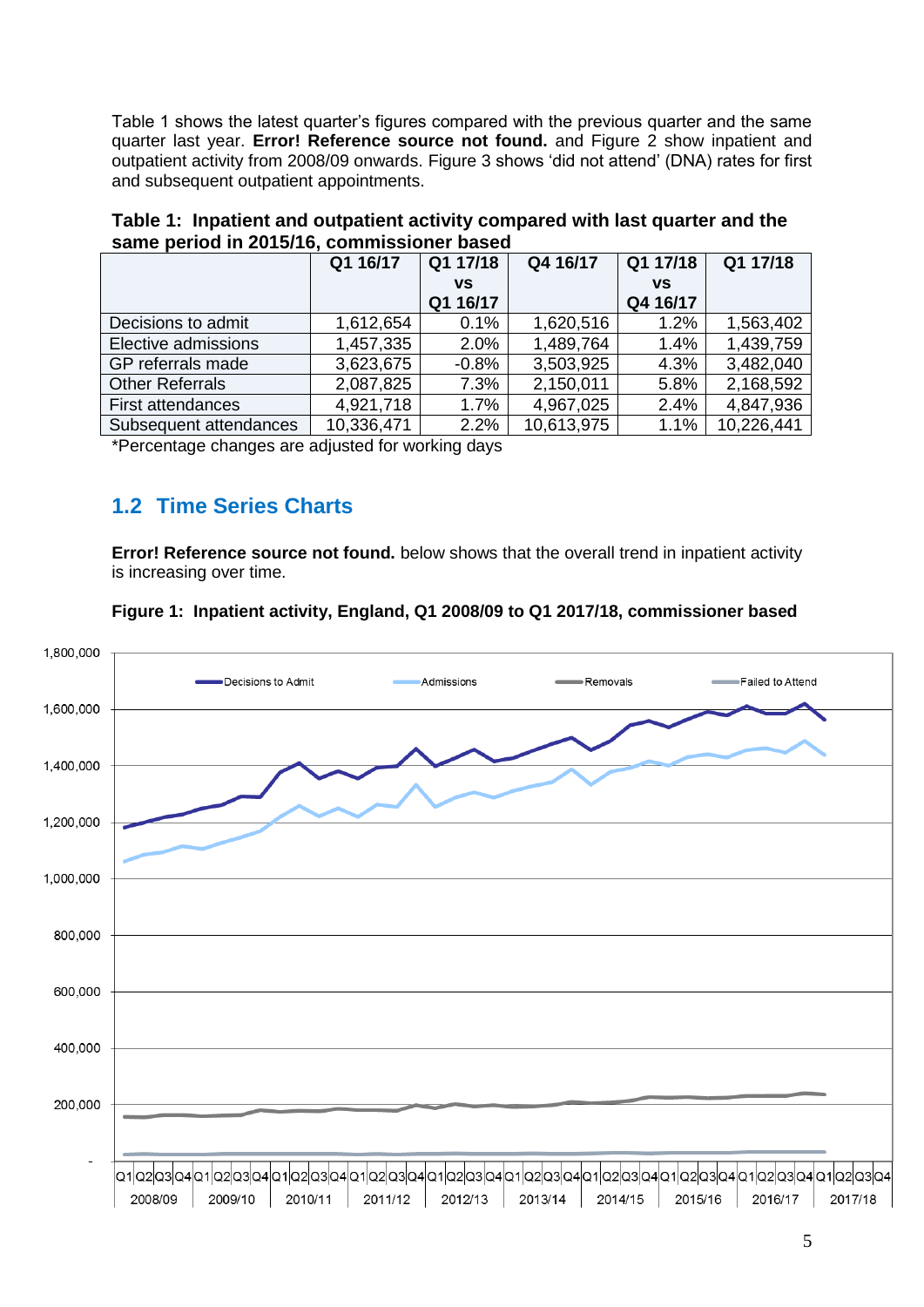Figure 2 below shows that there has been an increase in outpatient activity over time.



## **Figure 2: Referrals and attendances for outpatient admissions, England, Q1 2008/09 to Q1 2017/18, commissioner based**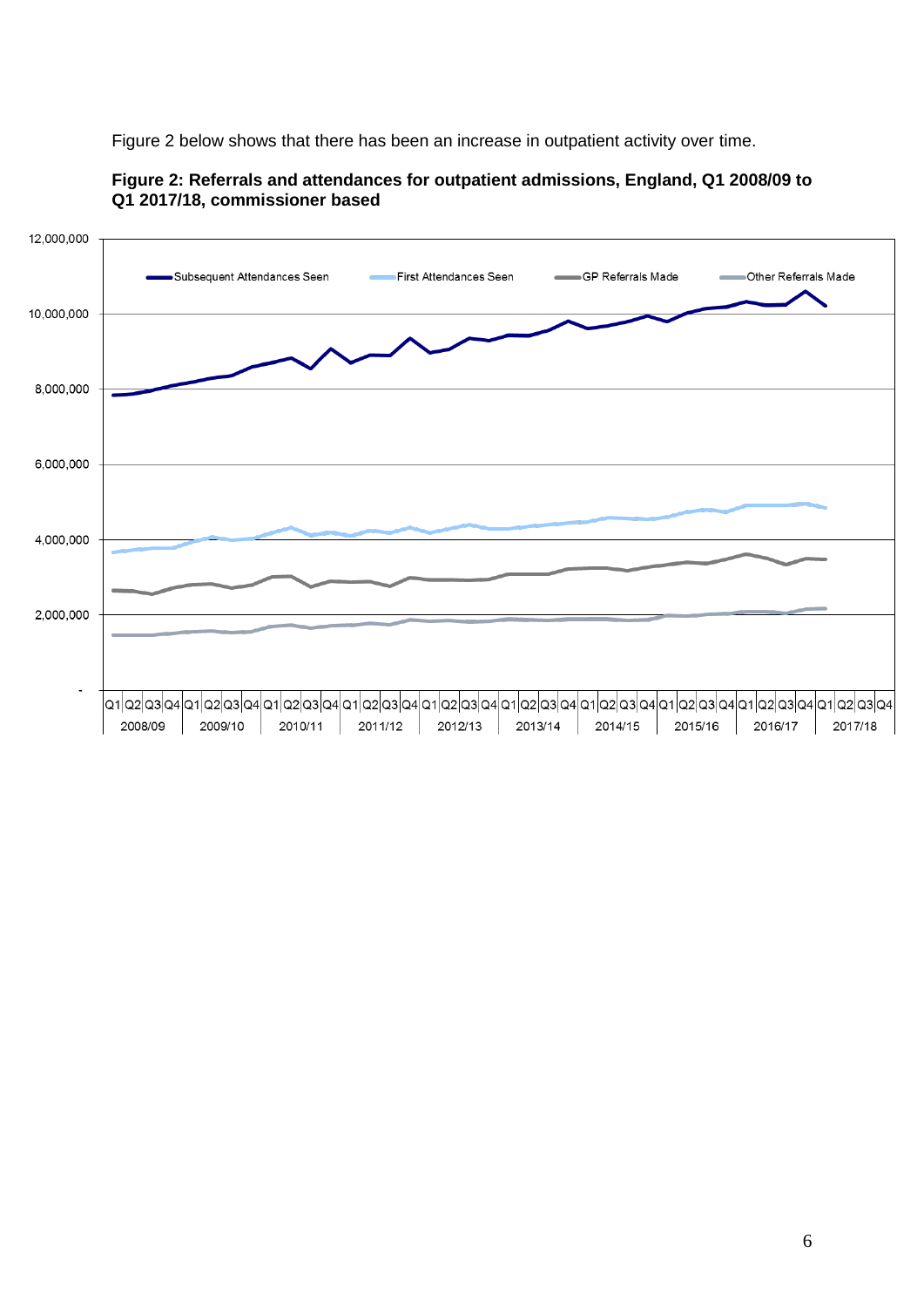[Figure](#page-6-0) 3 shows that, although there has been an increase in both first and subsequent outpatient attendances since Q1 2008/09 (as shown in Figure 2), the 'Did Not Attend' rate (proportion of appointments that a patient failed to attend), has fallen in most quarters.

<span id="page-6-0"></span>



Full tables by Commissioner, Provider and Region, and national time series are available here: <http://www.england.nhs.uk/statistics/hospital-activity/quarterly-hospital-activity/qar-data/>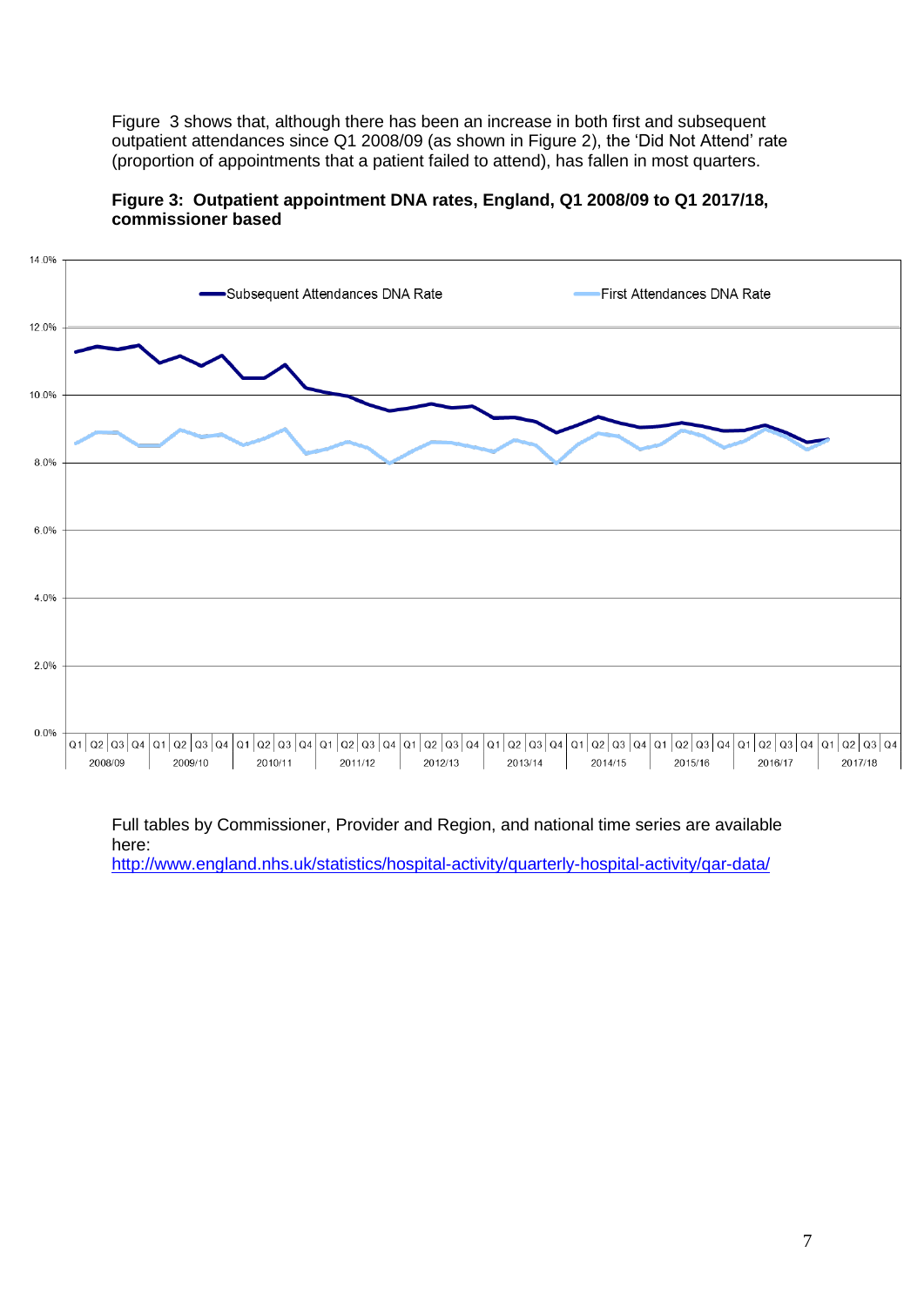## <span id="page-7-0"></span>**2 Statistical Notes**

## <span id="page-7-1"></span>**2.1 Quarterly Activity Return (QAR) Data Collection**

This publication no longer has National Statistics status. User need is likely to be met by other official statistics outputs in the future and NHS England's resources will be focussed on these outputs rather than investing further in meeting the Requirements from Assessment Report 228.

Quarterly Activity data is collected from providers of NHS commissioned care. This report presents a summary of NHS activity in England.

The figures are collected to allow monitoring of activity. Activity data is used widely within the NHS England and the Department of Health to support, among others, key areas of system. It is also used by ONS and Treasury in their forecasting of national GDP, which, as a significant proportion of this, means it can have far-reaching cross-government implications.

## <span id="page-7-2"></span>**2.1.1 Data availability**

Data has been published since Q1 2010/11 in the current format as a Prov-Comm (Provider-Commissioner) collection. Prior to this, there were separate returns for providers and commissioners.

The data is published quarterly to a pre-announced timetable. Publication occurs on the last Friday of the month, around 2 months after the end of the reference quarter.

## <span id="page-7-3"></span>**2.1.2 Data Collection**

NHS England compiles quarterly data from a return (QAR) collected from all NHS providers via Unify2, the online tool for the collection and sharing of NHS performance data.

The quarter's figures are presented in Excel Spreadsheet (XLS) and Comma Separate Values (CSV) file formats.

## <span id="page-7-4"></span>**2.1.3 Data Quality**

This collection is a census so we aim to have a complete return, with data from all Providers and Commissioners. Any exceptions to this are noted. To minimise the risk of definitions being interpreted incorrectly during the data gathering process, guidance is issued to help aid providers and commissioners. The QAR guidance can be found here:

[http://www.england.nhs.uk/statistics/statistical-work-areas/hospital-activity/quarterly-hospital](http://www.england.nhs.uk/statistics/statistical-work-areas/hospital-activity/quarterly-hospital-activity/)[activity/](http://www.england.nhs.uk/statistics/statistical-work-areas/hospital-activity/quarterly-hospital-activity/)

Validation checks are applied to the data. Queries arising from the validation checks are raised with data providers. Trusts and are then able to resubmit data or provide NHS England with further explanation of the figures. We are happy to answer any queries from users in regards to difficulties in interpreting the data.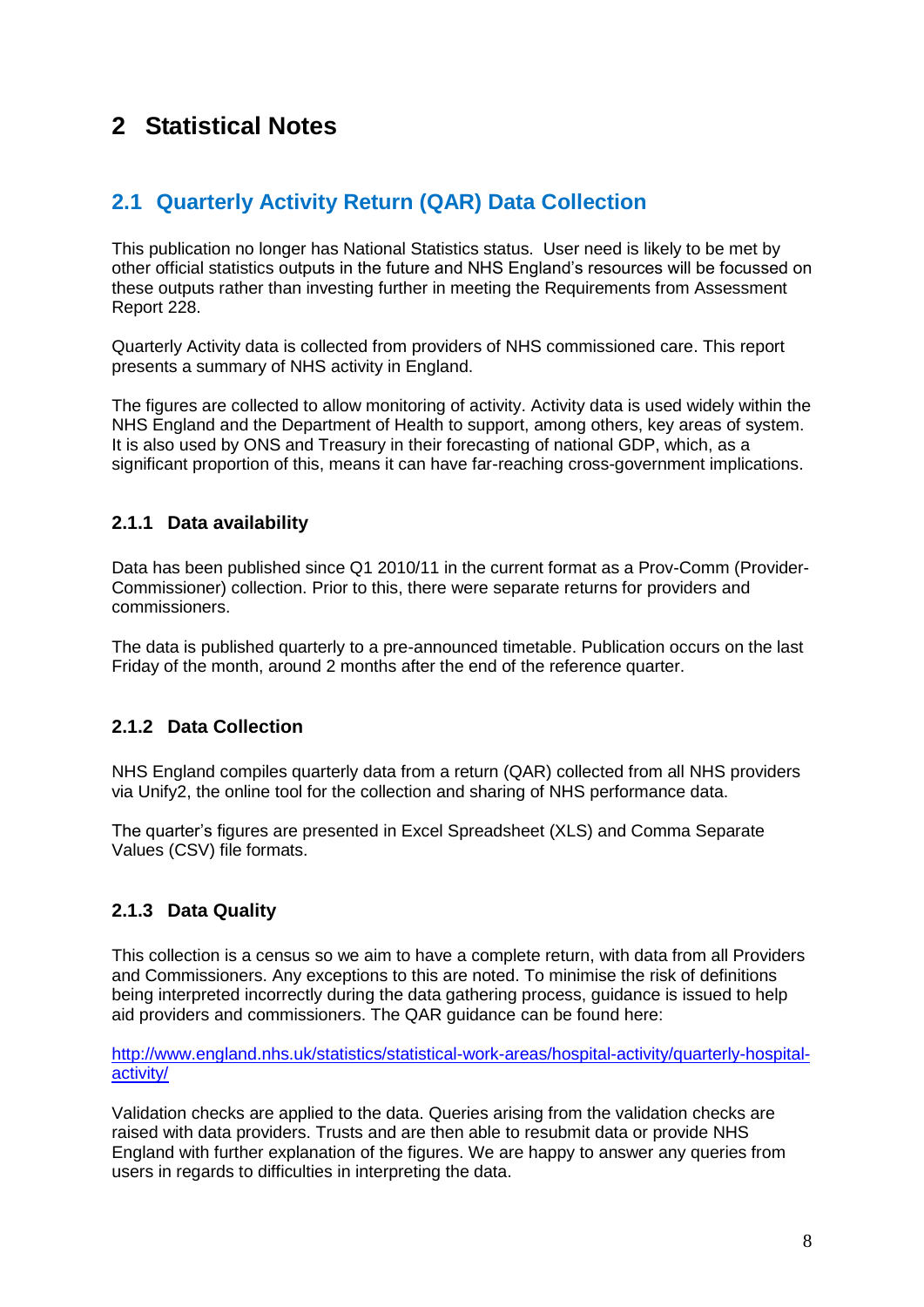## <span id="page-8-0"></span>**2.1.4 U.K Data Comparison**

Care should be taken when comparing English activity data with the rest of the UK. Although we intend for the data to be similar, there are likely to be discrepancies in data definitions and collection methodology. Activity data from Wales, Scotland and Northern Ireland is available separately.

## Wales

Activity data is available in the Programme for Government Annual report:

<https://statswales.wales.gov.uk/Catalogue/Health-and-Social-Care/NHS-Hospital-Activity>

**Scotland** 

<http://www.isdscotland.org/Health-Topics/Hospital-Care/Inpatient-and-Day-Case-Activity/>

<http://www.isdscotland.org/Health-Topics/Hospital-Care/Outpatient-Activity/>

#### Northern Ireland

<https://www.health-ni.gov.uk/topics/dhssps-statistics-and-research/hospital-activity-statistics>

## <span id="page-8-1"></span>**2.2 Data Revisions**

Revisions to published figures are reviewed on a six-monthly basis and in accordance with the NHS England Analytical Service National team. The revisions policy can be found here:

[http://www.england.nhs.uk/statistics/wp-content/uploads/sites/2/2012/04/Unify2-revisions](http://www.england.nhs.uk/statistics/wp-content/uploads/sites/2/2012/04/Unify2-revisions-policy.pdf)[policy.pdf](http://www.england.nhs.uk/statistics/wp-content/uploads/sites/2/2012/04/Unify2-revisions-policy.pdf)

The most recent set of revisions covering Q1 2016/17 to Q4 2016/17 were published alongside Q1 2017/18.

## <span id="page-8-2"></span>**2.3 Provider and Commissioner based data**

Commissioner based returns reflect data on a responsible population basis, which is defined as:

- All those patients resident within the Clinical Commissioning Group (CCG), boundary; plus
- All patients registered with GPs who are members of the CCG but are resident in another CCG; minus
- All patients resident in the CCG but registered with a GP who is a member of another CCG

Commissioner based returns also include data for specialised commissioning. These are collected separately from the CCGs as there are different arrangements for commissioning specialised services.

Provider based returns cover patients who were treated in hospitals in England.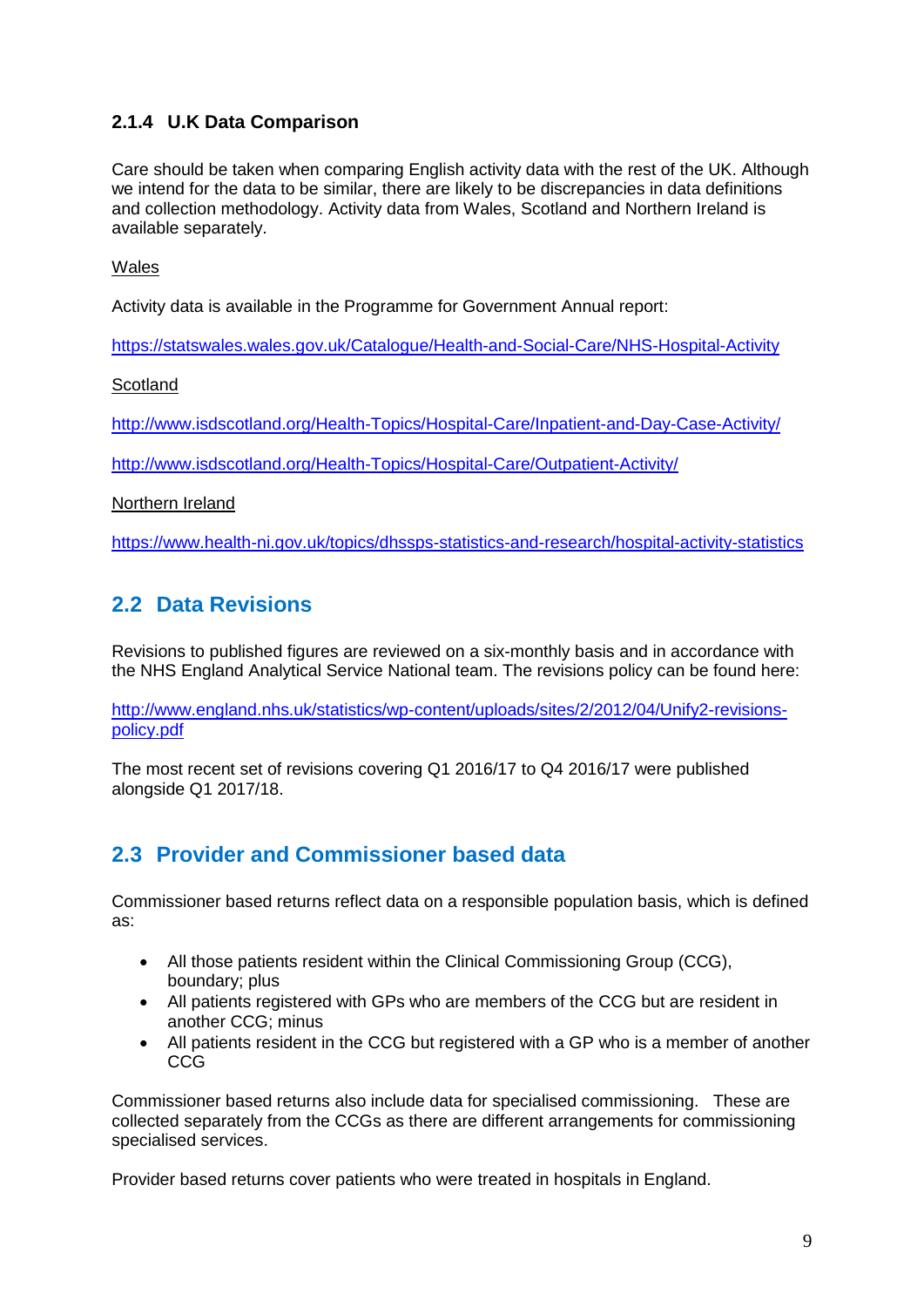## <span id="page-9-0"></span>**2.4 Interpretation of Quarterly Activity data**

Care should be taken when making quarter on quarter comparisons of these figures. Measures of activity performance are subject to seasonality. For example, the presences of bank holidays or the number of weekends in a calendar month both affect the number of working days. Similarly, adverse weather may result in emergency pressure and impacts upon the health service's ability to preserve elective capacity.

## <span id="page-9-1"></span>**2.5 Glossary**

#### **Provider**

An organisation that provides NHS treatment or care, for example, an NHS Acute Trust, Mental Health Trust, Community Provider, or an Independent Sector Organisation.

#### **Commissioner**

An organisation that commissions treatments from providers, for patients it has responsibility. For example Clinical Commissioning Groups (CCGs).

#### **Decisions to admit**

This count refers to patients for whom a clinical decision to admit to a hospital bed has been made during the quarter. It excludes decisions to admit for planned admissions.

#### **Elective admissions**

Number of patients admitted electively during the quarter. Admissions are split into two types, elective and non-elective. Non-elective admissions are emergency admissions and elective admissions include all other types.

#### **Failed to Attend**

Number of patients for whom admission was arranged but failed to attend, and did not tell the hospital in advance that they would not be coming.

#### **Removals**

Number of patients removed from the elective admission list during the quarter for reasons other than admission.

#### **GP referrals made**

The number of written referrals from General Practitioners, whether doctors or dentists, for first consultant outpatient appointment.

#### **Other referrals made**

The total number of other referral requests (written or verbal) for a first consultant outpatient episode in the period. Other referral requests exclude GP written referrals, self-referrals, referrals Initiated by the consultant responsible for the outpatient episode, and referrals initiated by attendance at drop-in clinic without prior appointment.

#### **First attendances seen**

This is the number of outpatient attendances for initial appointments where the patient was seen by a consultant (or a doctor acting for the consultant).

#### **Subsequent attendances seen**